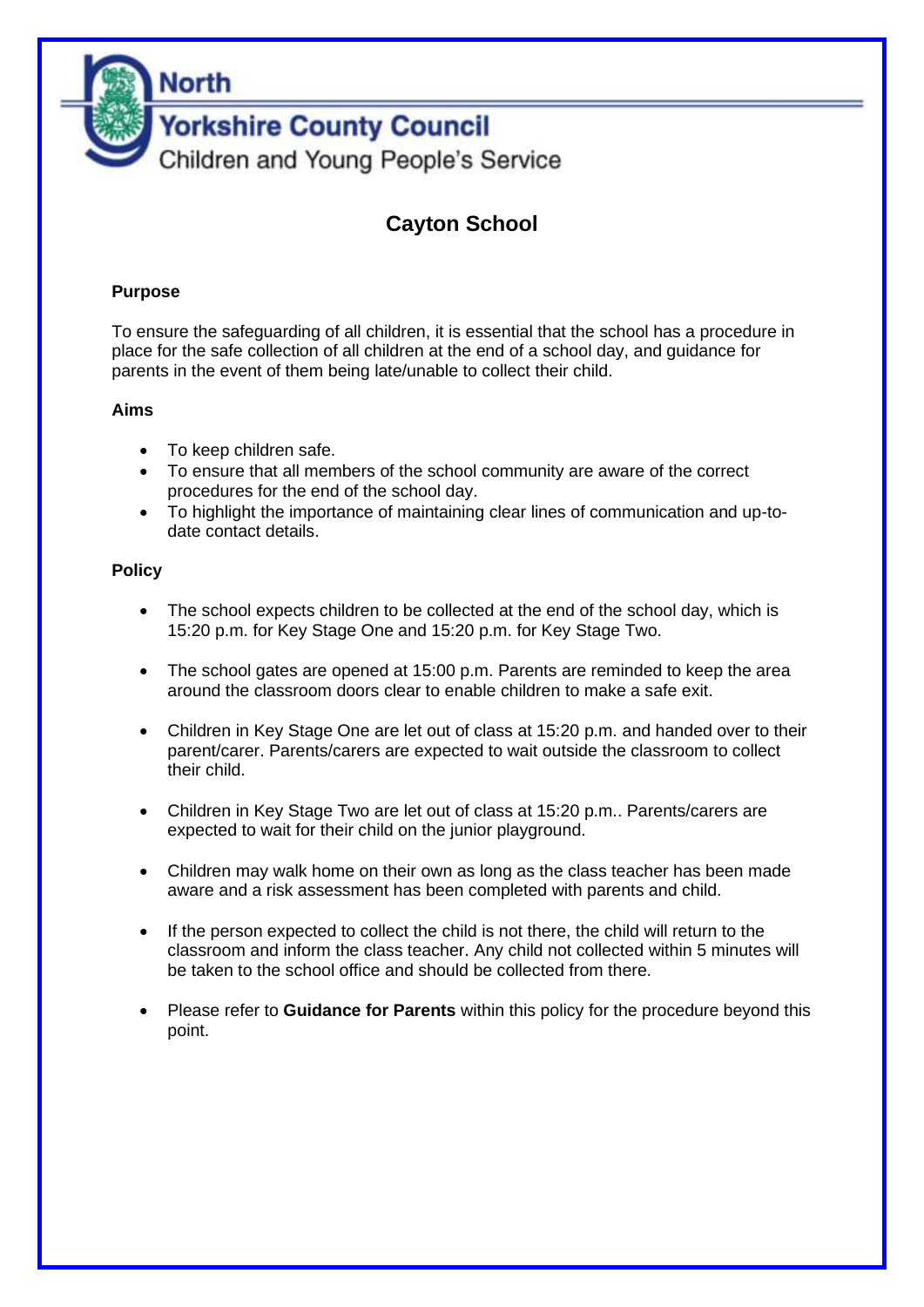

## **Guidance for parents/carers in the event of a parent/carer not arriving to collect their child at the end of the school day**

**As a parent/carer, it is your responsibility to ensure that your child is collected at the end of the school day.**

**Please ensure that the school has up-to-date telephone numbers to contact you in an emergency.** 

- If you are unexpectedly delayed and are unable to collect or will be late collecting your child from school, please contact the school immediately 01723 582910
- If you arrange for another adult to collect your child, you must let the school know the details of that person.
- If you are unable to arrange for another adult to collect your child then the school will look after your child at the school office.
- If you or an identified adult have/ has not arrived by 16:00 to collect your child, the school will contact the Customer Service Centre (Children's Social Care).

#### **If a parent/carer does not arrive to collect their child at the end of the school day and the school has not been made aware of alternative arrangements, school will take the following steps:**

- **1.** The teacher will bring the child/children inside and ensure they are supervised.
- **2.** Children who have not been collected by 15:25 p.m. will be supervised in the school office.
- **3.** A member of staff will check with the office whether the parent/carer has telephoned and left instructions or an estimated time of arrival.
- **4.** If no contact has been made by the parent/carer, the office staff will attempt to contact the parent/carer and the emergency contact by telephone.
- **5.** Where appropriate, a member of staff will sensitively ask the child whether there is a reason that could account for their parent/carer being late.
- **6.** Where appropriate, a member of staff will ask the child if they have any additional contact information.
- **7.** School will continue to try and contact the parent/carer and the emergency contact/s.

**8.** If contact cannot be made with the parent/carer or the emergency contact/s by 16:00 p.m., school will contact the Customer Service Centre (Children's Social Care).

**9.** In an emergency, school will contact the police.